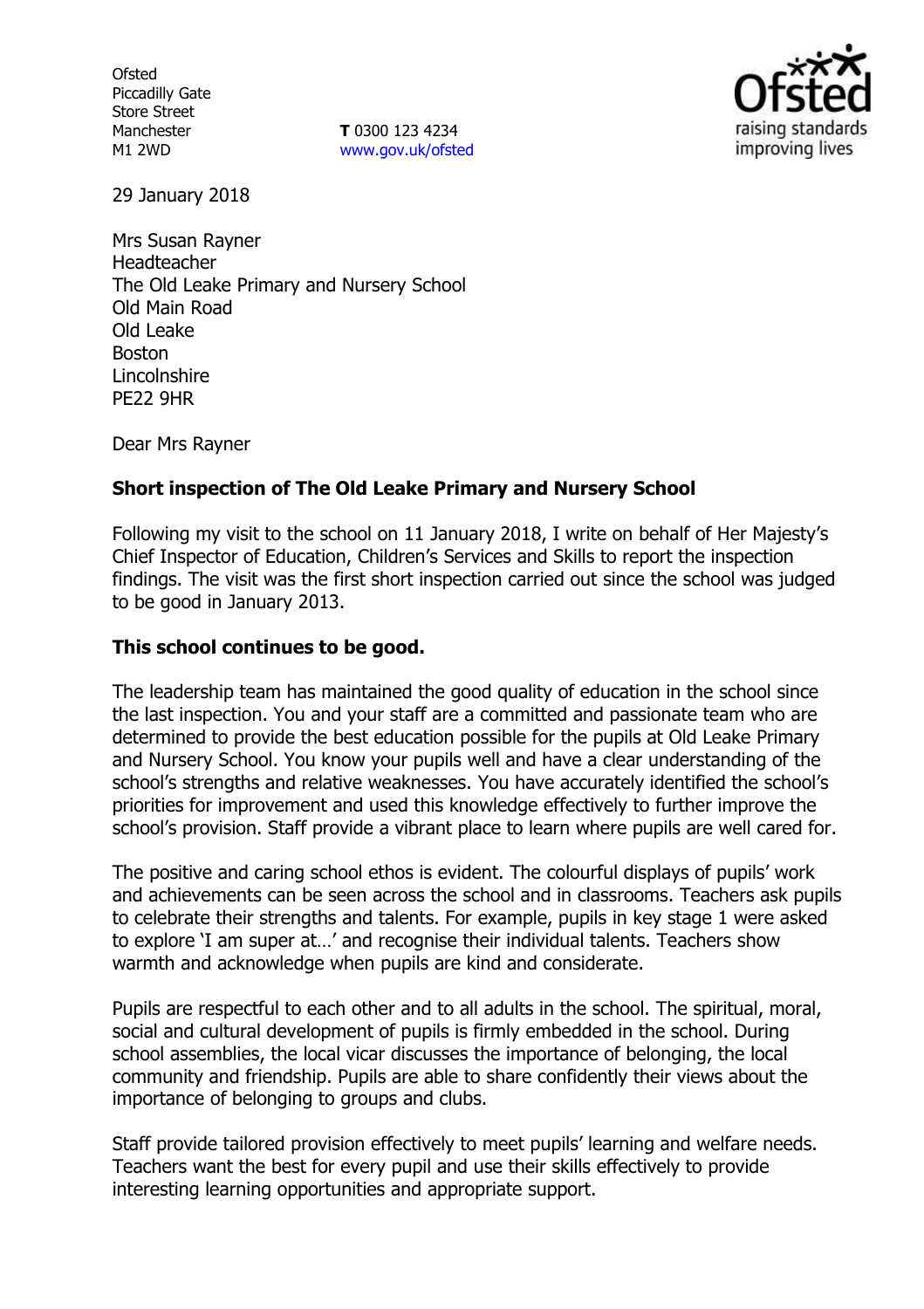

Parents who spoke to me said that they are happy with the school and the information that they receive to keep them informed about their children's progress.

Adults in the early years provide learning activities that enable children to explore the world around them. Children can readily access activities and quickly develop their ideas, with the help from adults. In the Nursery, children developed an activity from building a series of ramps for toy vehicles into an imaginative river scene with numerous bridges. The adult expertly facilitated the children's learning and promptly provided further resources so that children could fully develop their idea. The children were absorbed in their learning throughout the activity.

Since the last inspection you have effectively dealt with the areas for improvement. Through a range of training and coaching opportunities, you have improved the quality of teachers' questioning skills. During our tour of the school, we noted teachers and teaching assistants using a broad range of questions to deepen and check pupils' understanding.

You have worked alongside middle leaders to develop their leadership and management skills effectively. Working with middle leaders, you have developed a team who can effectively monitor and evaluate the quality of teaching and learning. Middle leaders use pupils' assessment information well to plan and prioritise actions. They provide appropriate training and give regular helpful feedback to staff. They are keen to share their expertise and further develop the teaching team.

You and the mathematics leader recognise that there is further work to be done to ensure that the new mathematics curriculum is taught well throughout the school and that pupils have plenty of opportunities to use their problem-solving and reasoning skills. You are keen that a greater proportion of pupils achieve the higher standard in mathematics. You and the mathematics leader keep a close eye on the effectiveness of teaching. Where necessary, you introduce changes that help ensure all pupils are learning successfully.

You recognise that the school has been below the national average for the past two years in the grammar, punctuation and spelling test at the end of key stage 2. Pupils' scores in the spelling test have been not been high enough. In response, you and the English leader have revised how spelling is taught. Spelling skills are now taught consistently across all classes. You recognise that further work needs to be done to ensure that teachers check that pupils use grammar, punctuation and spelling accurately in their writing.

# **Safeguarding is effective.**

You have created a positive culture of safeguarding. You ensure that staff and governors receive regular training and updates. The governing body has a dedicated governor for safeguarding who checks the single central register. Together, you and the pupil premium leader, also a designated leader for safeguarding, provide bespoke support to pupils and their families. You are proactive and tenacious in your approach.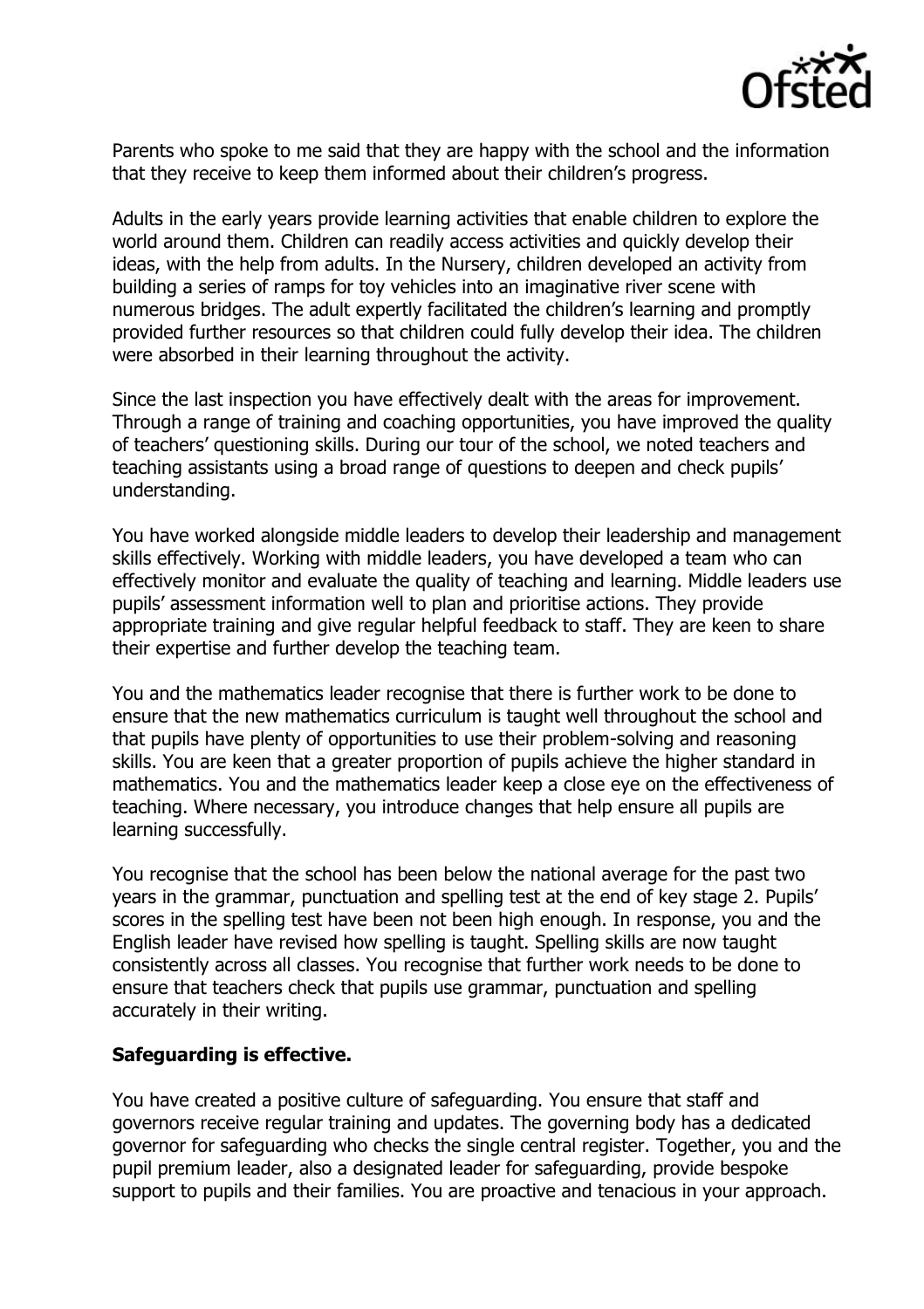

Together, you use every opportunity to provide appropriate support for vulnerable pupils. You monitor pupils closely and ensure that concerns about pupils' welfare are referred promptly to the appropriate agencies. You have commissioned the services of a trained counsellor to support the specific emotional needs of pupils. You keep wellorganised records and ensure that you follow up any actions taken. You are responsive to the changing needs of the local community and seek ways of providing appropriate support.

Pupils who spoke to me explained in detail how they learn to keep safe, particularly online. They also shared how they support, with help from adults, their friends on the playground during breaktimes.

# **Inspection findings**

- During our tour of the school, we saw many examples where pupils were able to practise their early reading skills. In 2017, there was a dip in the proportion of pupils who passed the phonic screening check. The additional learning groups you have created this year are making sure that pupils who struggle with phonics get the right help quickly. Teaching assistants work well alongside class teachers to ensure that pupils receive appropriate support.
- Teachers provide exciting and stimulating lessons where pupils are expected to participate fully in their learning. For example, pupils in Year 6 enjoyed the challenges of multiplying decimals. Pupils supported each other well when the class teacher set a challenging question to check on their learning. They were able to explain their reasoning well when asked to justify their answer. However, opportunities for problem- solving and reasoning are not provided consistently across all year groups. As a result, too few pupils reach the higher standard in mathematics at the end of key stage 2.
- $\blacksquare$  The proportion of pupils achieving the expected standard in the grammar, punctuation and spelling test was below the national average in 2016 and 2017. You have already put in place additional spelling activities and you are monitoring these carefully. You acknowledge that there needs to be greater consistency of teachers providing opportunities for pupils to effectively use and apply their grammar, punctuation and spelling skills.
- **Pupils in Year 1 have a smooth transition from the early years. The class teacher** provides a range of interesting activities to reinforce pupils' mathematical understanding. For example, pupils were focused on their activity of reading number labels, counting the appropriate number of beads and then carefully placing them on to sticks. Pupils were able to count the beads successfully and say how many more they needed to make numbers to 20.
- **Pupils' workbooks show that they have a rich curriculum that enables them to think** deeply and enquire. For example, Year 6 topic books showed how pupils were asked to consider the changing number of evacuees during the Second World War. They used this information to plot a graph and explain what it told them.
- **Pupils' behaviour and conduct is good. You carefully track pupils' behaviour well,**